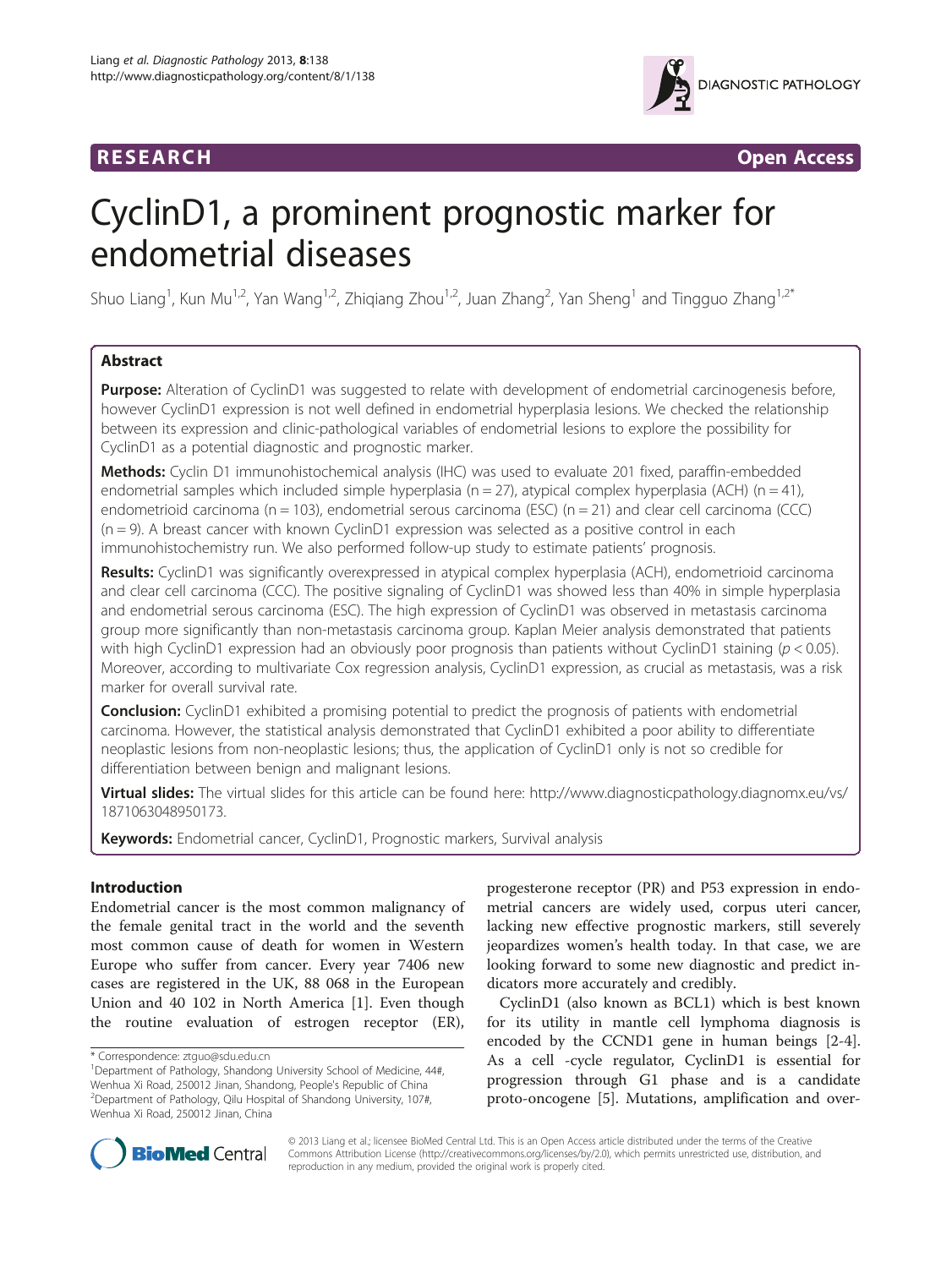Figure 1 The expression of CyclinD1 tested by immunohistochemistry. (original magnifications: 400x). A: CyclinD1 immunostaining in simple hyperplasia endometrial tissue, cells with a brown-stained nucleus are regarded as positive. However, negative CyclinD1 immunostaining was seen in the picture. (original magnifications: 400x); **B**:CyclinD1 staining in atypical complex hyperplasia. CyclinD1 is weakly to moderately positive in most grandular epithelium cells (original magnifications: 400x); C: CyclinD1 staining in endometrioid carcinoma. CyclinD1 was strongly and diffusely positive in nucleus (original magnifications: 400x). D: CyclinD1 staining patterns in endometrial serous carcinoma, CyclinD1 expression in ESC mostly showed a strong intensity in nucleus. (original magnifications: 400×). E:SET8 expression in endometrial clear cell carcinoma. The picture showed a moderate intensity of SET8 staining. (original magnifications: 400×).

<span id="page-1-0"></span>http://www.diagnosticpathology.org/content/8/1/138

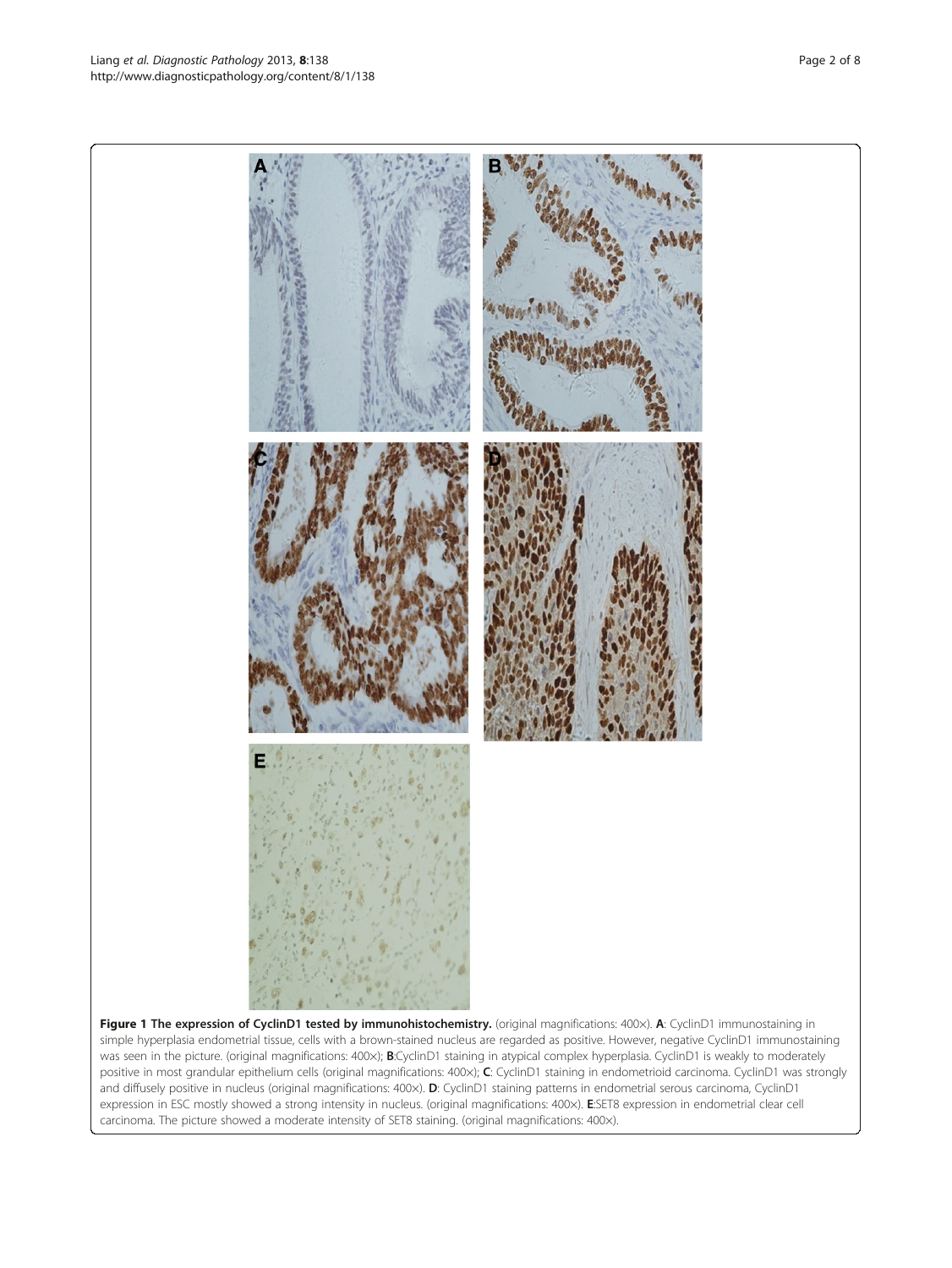<span id="page-2-0"></span>Table 1 Expression of CyclinD1 in the tissue of endometrial lesions

| Pathological type            | Cases    | CyclinD1 |    |                 |  |
|------------------------------|----------|----------|----|-----------------|--|
|                              | assessed |          |    | Positive Rate%* |  |
| Simple hyperplasia           | 27       | 8        | 19 | 30%             |  |
| Atypical complex hyperplasia | 41       | 20       | 21 | 49%             |  |
| Endometrioid carcinoma       | 103      | 54       | 49 | 52%             |  |
| Endometrial serous carcinoma | 21       | 8        | 13 | 38%             |  |
| Clear cell carcinoma         | q        | 6        | ੨  | 6/%             |  |

\*: Grade and score by the intensity of immunoreactivity staining: 0 point for absent, 1 point for weak, 2 points for moderate and 3 points for strong; then grade by the extent of tissue staining: 0 point for no positive staining cells, 1 point for positive ratio <25%, 2 points for 25%-49%, 3 points for 50%-79% and 4 points for ≥ 80%. Finally, multiply the two score systems: ≤3 points for negative, >3 points for positive.

expression of CCND1 gene, which can alters cell cycle progression, are observed frequently in a variety of tumors and may contribute to tumorigenesis [[6-9](#page-6-0)].

In this study, we investigated the expression of CyclinD1 in 5 different pathological types of endometrial diseases, including simple hyperplasia, atypical complex hyperplasia, endometrioid carcinoma, endometrial serous carcinoma and clear cell carcinoma, by immunohistochemistry. We also followed-up the patients and executed survival analysis to explore the possibility of CyclinD1as a diagnostic and prognostic marker for endometrial diseases.

# Materials and methods

#### Tissue samples

Different types of endometrial samples were obtained from the Department of Pathology, Qilu Hospital affiliated to Shandong University after getting approval from an Institutional Review Board. Informed consent was obtained from all the patients. All samples were routinely fixed with 10% formaldehyde and embedded with paraffin. Histologic features of all cases were studied with hematoxylin-eosin staining (HE) and diagnosed by two clinical pathologists following established histopathologic criteria of the International Federation of Gynecology Oncology (FIGO) [\[10,11\]](#page-6-0). The samples include simple hyperplasia  $(n = 27)$ , atypical complex hyperplasia  $(n = 41)$ , endometrioid carcinoma  $(n = 103)$ , serous carcinoma ( $n = 21$ ) and clear cell carcinoma ( $n =$ 9). The vast majority of the carcinomas were histologically pure; where mixed, the second component constituted less than 10% of the total tumor volume.

#### Immunohistochemical analysis

The streptavidin-peroxidase-biotin (SP) immunohistochemical method was performed on the paraffin sections to study the expression of CyclinD1. Briefly, 4-μm-thick paraffin-embedded tissue sections were deparaffinized with xylene and hydrated through gradient alcohols. Antigen retrieval was achieved by autoclave (170 KPa) in EDTA buffer. Followed that, the slides were treated with a blocking protein (Zhongshan Biotechnology Company, Beijing, China). The sections were incubated with mouse anti-human monoclonal CyclinD1 antibody (1:1000; Zhongshan Biotechnology Company, Beijing, China) overnight at 4°C. An avidin-biotin-peroxidase complex (Dako, Denmark) with DAB as chromogen was used for detecting antibody binding. Secondary antibody was biotinylated anti-rabbit IgG and anti-mouse IgG/ IgM (Dako, Denmark) primary antibodies. Representative sections of breast carcinoma served as positive

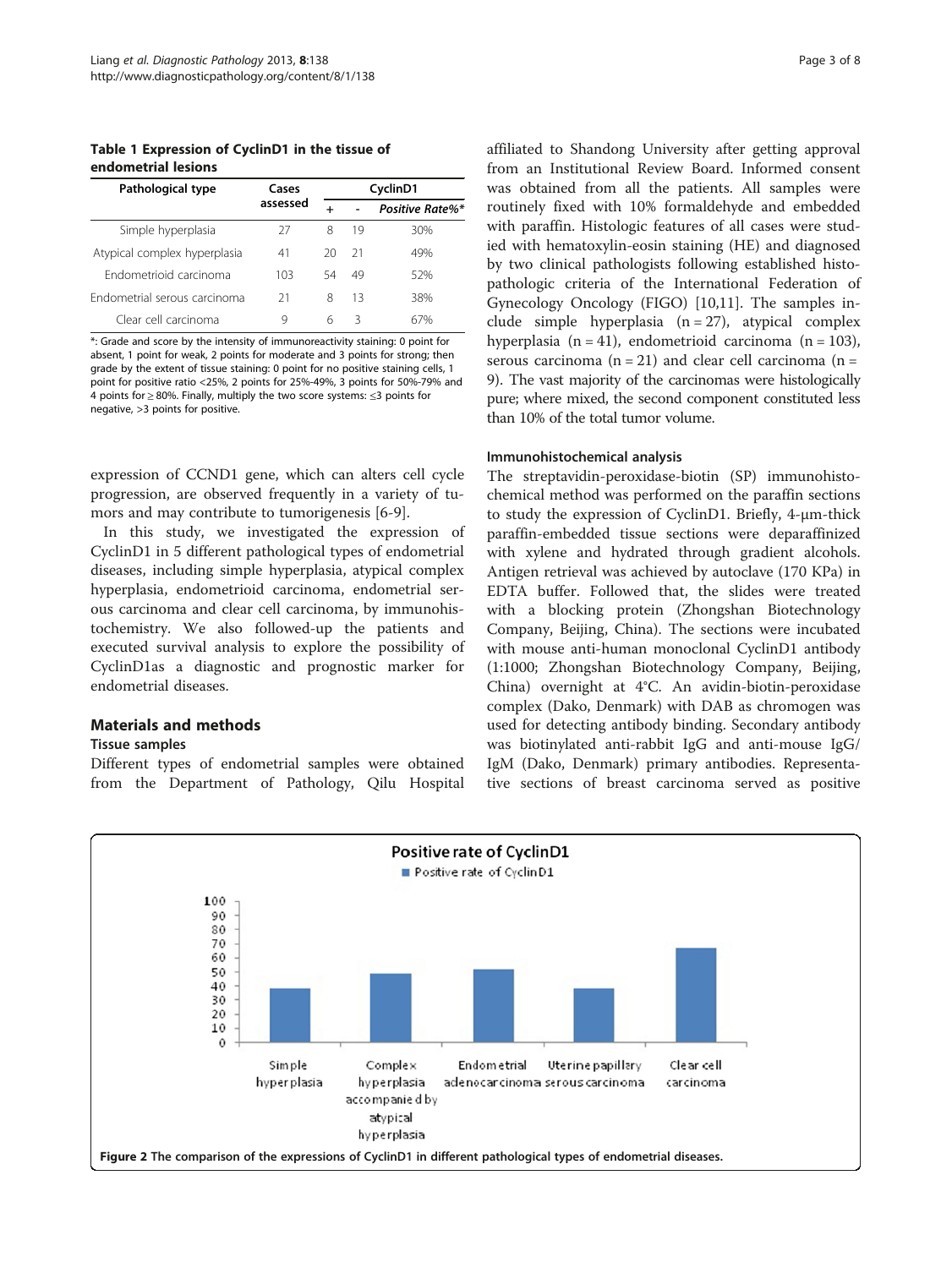<span id="page-3-0"></span>

| Table 2 Statistical comparisons of five endometrial lesions   |                         |                         |              |            |  |  |
|---------------------------------------------------------------|-------------------------|-------------------------|--------------|------------|--|--|
| Parameter a vs. Parameter b                                   | Positives (Parameter a) | Positives (Parameter b) | $x^2$ value* | $p$ value* |  |  |
| Simple hyperplasia vs. atypical complex hyperplasia           | 8/27(30%)               | 20/41(49%)              | 2.465        | 0.116      |  |  |
| Simple hyperplasia vs. endometrioid carcinoma                 | 8/27(30%)               | 54/103(52%)             | 4.457        | 0.035      |  |  |
| Simple hyperplasia vs. endometrial serous carcinoma           | 8/27(30%)               | 8/21(38%)               | 0.381        | 0.537      |  |  |
| Simple hyperplasia vs. clear cell carcinoma                   | 8/27(30%)               | 6/9(67%)                | $3.50***$    | $0.111**$  |  |  |
| Atypical complex hyperplasia vs. endometrioid carcinoma       | 20/41(49%)              | 54/103(52%)             | 0.156        | 0.693      |  |  |
| Atypical complex hyperplasia vs. endometrial serous carcinoma | 20/41(49%)              | 8/21(38%)               | 0.640        | 0.424      |  |  |

Atypical complex hyperplasia vs. clear cell carcinoma  $20/41(49%)$   $6/9(67%)$   $4.32***$   $0.467**$ Endometrioid carcinoma vs. endometrial serous carcinoma 54/103(52%) 8/21(38%) 1.433 0.231 Endometrioid carcinoma vs. clear cell carcinoma 64/103(52%) 6/9(67%) 4.18\*\*\* 0.500\*\* Endometrial serous carcinoma vs. clear cell carcinoma 8/21(38%) 6/9(67%) 4.20\*\*\* 0.236

#### Table 2 Statistical comparisons of five endometrial lesions

\*: We took partitioning Chi-squares when individual comparisons were performed, in order to avoid amplifying the probability to commit type I mistake, p value should be reset as  $p' = 1-m/(1-p)$ , "m" represented group numbers. In this case,  $p' = 1-5/(1-0.05) = 0.005$ , so we considered  $p < 0.005$  as statistically significant. \*\*: When expected cell value was 5 or less, we used Fisher's exact test.

\*\*\*: The expected cell values were 3.50, 4.32, 4.18 and 4.20 for simple hyperplasia vs. clear cell carcinoma, atypical complex hyperplasia vs. clear cell carcinoma, endometrioid carcinoma vs. clear cell carcinoma and endometrial serous carcinoma vs. clear cell carcinoma, respectively.

controls for CyclinD1 antibody. We replaced the CyclinD1 with non-immune IgG as negative controls.

#### Evaluation of immunohistochemical staining

Cyclin D1 staining was evaluated in the glandular epithelium component in each group of simple hyperplasia,

| Table 3 Correlation of CyclinD1 expression with the |  |  |
|-----------------------------------------------------|--|--|
| clinicopathological variables                       |  |  |

| Clinicopathological             | Cases    | CyclinD1  |                |                         |                   |            |
|---------------------------------|----------|-----------|----------------|-------------------------|-------------------|------------|
| variables                       | assessed | $\ddot{}$ |                | <b>Positive</b><br>rate | $\chi^2$<br>value | P<br>value |
| Age(year)                       |          |           |                |                         |                   |            |
| $\leq 40$                       | 51       | 27        | 24             | 0.53                    | 2.362             | 0.307      |
| 41-59                           | 103      | 51        | 52             | 0.50                    |                   |            |
| $\geq 60$                       | 47       |           | 18 29          | 0.38                    |                   |            |
| Pathological type               |          |           |                |                         |                   |            |
| Simple hyperplasia              | 27       | 8         | 19             | 0.30                    | 6.549             | 0.162      |
| Atypical complex<br>hyperplasia | 41       | 20        | 21             | 0.49                    |                   |            |
| Endometrioid<br>carcinoma       | 103      |           | 54 49          | 0.52                    |                   |            |
| Endometrial serous<br>carcinoma | 21       | 8         | 13             | 0.38                    |                   |            |
| Clear cell carcinoma            | 9        | 6         | 3              | 0.67                    |                   |            |
| Invasion                        |          |           |                |                         |                   |            |
| None                            | 5        | 3         | $\mathfrak{D}$ | 0.60                    | 1.258             | 0.533      |
| <1/2                            | 90       | 43        | 47             | 0.48                    |                   |            |
| $\geq$ 1/2                      | 38       | 22        | 16             | 0.58                    |                   |            |
| Metastasis                      |          |           |                |                         |                   |            |
| <b>No</b>                       | 106      | 50        | 56             | 0.47                    | 4.468             | 0.035      |
| Yes                             | 27       | 18        | 9              | 0.67                    |                   |            |

atypical complex hyperplasia, and adenocarcinoma. Two parameters were taken into consideration: the intensity of nuclear staining and the extent (percentage of positive cells). Fields for calculating percentage of immunereactive nuclei were selected based on best tissue preservation and, where there was less artifact, wrinkling or folding. Since the immune-reactivity may not be uniform among nuclei on any given case, we determined grade as the most frequently observed pattern. The intensity of nuclear staining was graded as no staining (0), weak  $(1+)$ , moderate  $(2+)$ , or strong  $(3+)$ . The extent was semi-quantitatively estimated with a range of 0% to 100%. Percentage was estimated by counting at least 50 nuclei and then establishing the ratio of immunereactive nuclei to total number of nuclei multiplied by 100; percentages were rounded to the nearest 10%. When less than 10% of cells were positive, a score of 0 was used, 10% to 30% cell positivity was scored as 1, 31% to 60% positivity was scored as 2, and more than 60% positive cells was labeled as 3. However, the statistical analysis was based on the data distribution using a continuous range from 1% to 100% reactive cells.

#### Survival analysis

Medical records of these 201 patients from Medical Records Center of Qilu Hospital were checked after getting the approval from Institutional Review Board. Follow-up survey was implemented by telephone calls and clinics to record the survival time of these 201 patients. We adopted Type I censoring, stopping the survey at the predetermined time September, 1st, 2012, at which point any subjects remaining are rightcensored. Patients' death from endometrial diseases were considered as the endpoint event.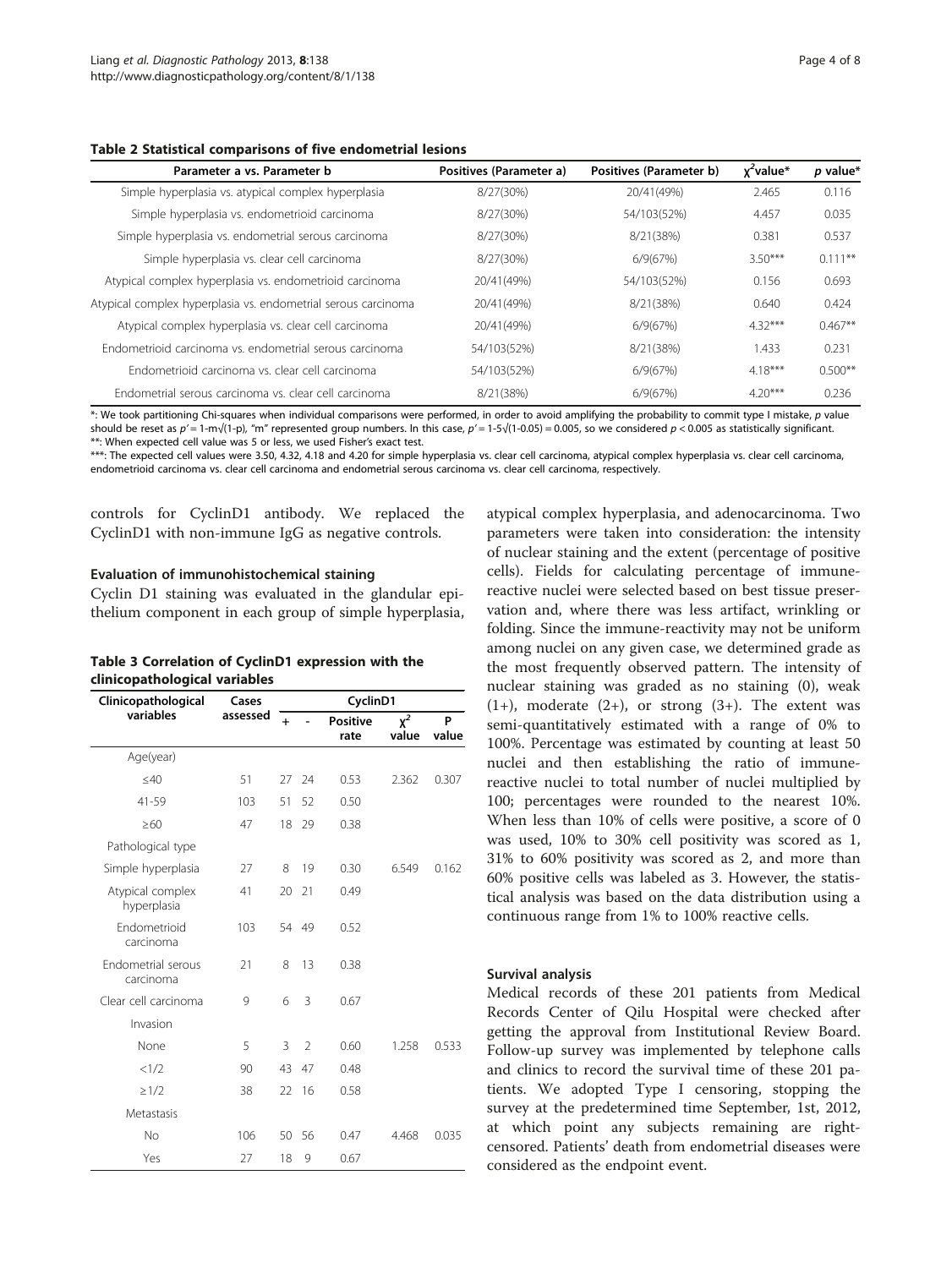<span id="page-4-0"></span>

#### Statistical analysis

Comparison of CyclinD1 expression in different status of the endometrium was assessed by Partitioning Chi-squares and Fisher's exact test when an expected cell value was 5 or less by PASW Statistics 18.0 software. Survival curves were created from Kaplan-Meier method with the log-rank test. Comparisons were made by Cox's proportional hazards model regression. Results were presented in the form of hazard ratios (HR) and 95% confidence interval (95CI). A p < 0.05 was considered statistically significant.

#### Results

### Expression of CyclinD1 in endometrial diseases

The CyclinD1 protein staining was captured specifically in endometrial glandular epithelial cell nuclei, with strong intensity of concentrated staining in endometrioid carcinoma and ESC. Nevertheless, the staining was typically of moderate in ACH and clear cell carcinoma, or weak intensity in simple hyperplasia. Representative images depicting CyclinD1 staining patterns in different lesions are illustrated in Figure [1](#page-1-0) (A-D). The positive staining was observed in 8 of the 27 patients (30.0%) with simple hyperplasia, 49% (20/41) in atypical complex hyperplasia, 52% (54/103) in endometrioid carcinoma, 38% (8/21) in endometrial serous carcinoma and 67% (6/9) in clear cell carcinoma. A detailed summary of the data is summarized in Table [1](#page-2-0) and illustrated in Figure [2.](#page-2-0)

# Statistical comparisons of CyclinD1 expression in endometrial lesions

Partitioning Chi-squares was applied to compare CyclinD1 expression in these five endometrial lesions individually. In order to avoid amplifying the probability to commit type I mistake, *p* value was reset as  $p' = 1-m\sqrt{(1-p)}$ , "m" represented group numbers. In this case,  $p' = 1-5\sqrt{(1)-0.05)}$ 0.005, so we considered  $p < 0.005$  as statistically significant. Although atypical complex hyperplasia, endometrioid carcinoma and clear cell carcinoma showed more positive staining compared with simple hyperplasia and endometrial serous carcinoma, the  $p$  value was larger than 0.005 after comparing CyclinD1 expression in five endometrial lesions with each other respectively. The expression showed no statistical significance in different endometrial lesions (p > 0.005). The corresponding statistical comparison results are listed in Table [2.](#page-3-0)

# Correlation of CyclinD1 expression with the clinicpathological features of the endometrial lesions

The clinic-pathological variables included the age, pathological type, metastasis and invasion. The ratio of positive expression of CyclinD1 was 53.0%, 50.0% and 38.0% in ≤40, 41-59, ≥60 age group respectively ( $p > 0.05$ ). The positive rate of the CyclinD1 expression was 30.0%, 49.0%, 52%, 38% and 67% in simple hyperplasia, ACH, endometrioid carcinoma, ESC and CCC each  $(p > 0.05)$ . The ratio of positive expression of CyclinD1 was 47.0% in the non-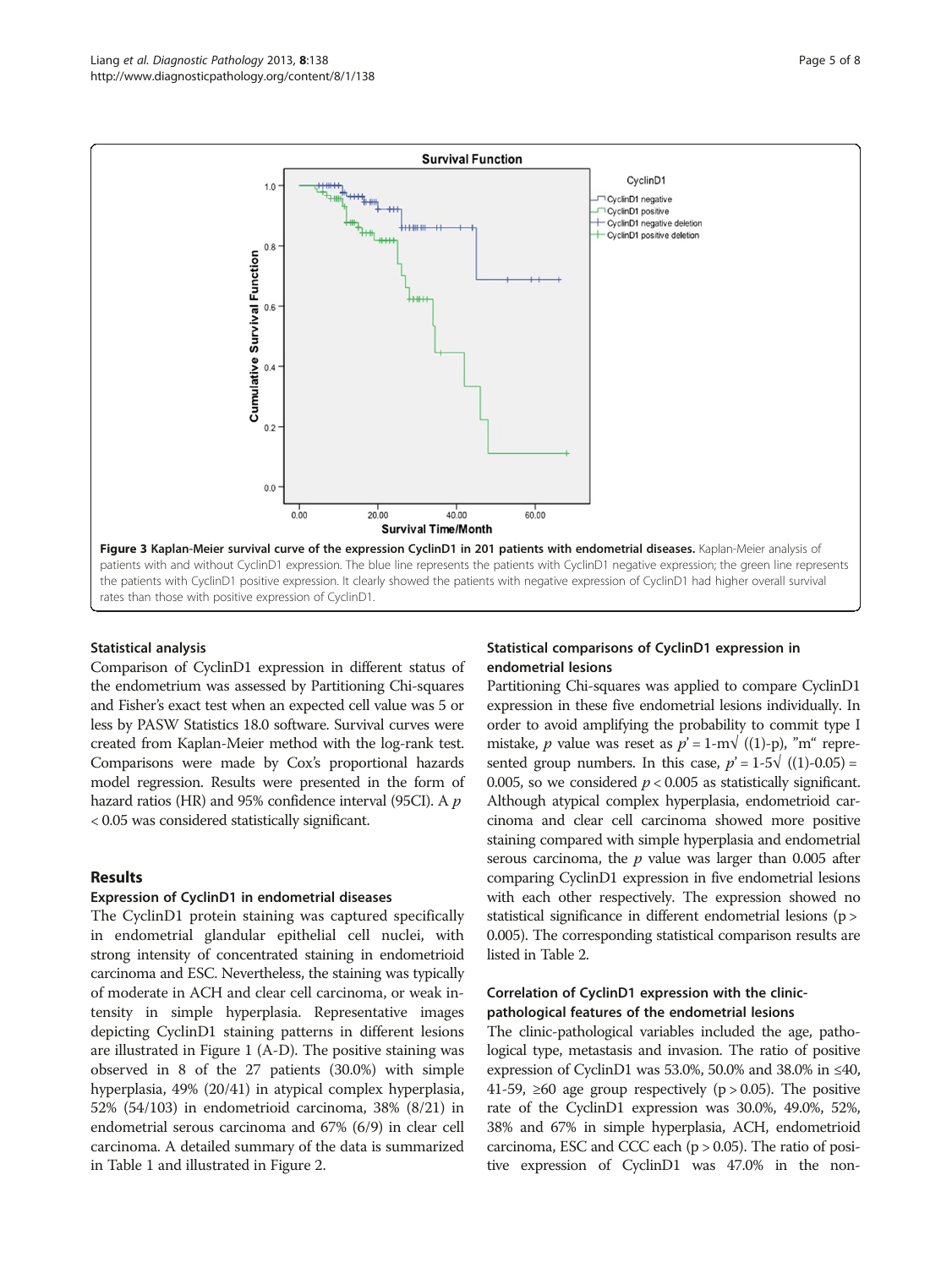| Table 4 Multivariate cox regression analysis of CyclinD1 |  |
|----------------------------------------------------------|--|
| expression and clinicopathological variables             |  |

| Category                     | Hazard ratio P-value |       | 95.0%Cl for<br>HR |        |  |
|------------------------------|----------------------|-------|-------------------|--------|--|
|                              |                      |       | Lower             | Upper  |  |
| Age                          | 1.026                | 0.932 | 0.569             | 1.850  |  |
| $\leq 40$                    |                      |       |                   |        |  |
| 41-59                        |                      |       |                   |        |  |
| $\geq 60$                    |                      |       |                   |        |  |
| Pathogenic types             | 1.474                | 0.651 | 0.274             | 7.919  |  |
| I                            |                      |       |                   |        |  |
| $\mathbf{I}$                 |                      |       |                   |        |  |
| Pathological types           | 1.214                | 0.651 | 0.524             | 2.814  |  |
| Simple hyperplasia           |                      |       |                   |        |  |
| Atypical complex hyperplasia |                      |       |                   |        |  |
| Endometrial adenocarcinoma   |                      |       |                   |        |  |
| Endometrial serous carcinoma |                      |       |                   |        |  |
| Clear cell carcinoma         |                      |       |                   |        |  |
| Invasion                     | 1.466                | 0.382 | 0.623             | 3.451  |  |
| None                         |                      |       |                   |        |  |
| <1/2                         |                      |       |                   |        |  |
| $\geq$ 1/2                   |                      |       |                   |        |  |
| Metastasis                   | 10.198               | 0.000 | 3.691             | 28.176 |  |
| Yes                          |                      |       |                   |        |  |
| <b>No</b>                    |                      |       |                   |        |  |
| CyclinD1                     | 2.765                | 0.017 | 1.201             | 6.363  |  |
| $+$                          |                      |       |                   |        |  |
|                              |                      |       |                   |        |  |

metastatic and 67.0% in metastatic group ( $p < 0.05$ ), which indicated that CyclinD1 overexpression was related with tumor metastasis. The CyclinD1 expression rate was 60% in non-invasion group,  $48\%$  in  $\langle 1/2 \rangle$  invasion group and 58% in ≥1/2 invasion group individually ( $p > 0.05$ ), which meant that CyclinD1 overexpression had no relationship with tumor invasion. In conclusion, the expression of CyclinD1 was not correlated with age, pathological types and invasion  $(p > 0.05)$ . However, its expression was correlated with metastasis ( $p < 0.05$ ). The corresponding statistical results are listed in Table [3.](#page-3-0)

#### Survival analysis

# Kaplan-Meier survival curve of the expression CyclinD1 in 201 patients with endometrial diseases

Between 2007 and 2011, these 201 patients were consecutively diagnosed and treated in our hospital; median and mean ages were 52.6 and 53 years. Median follow-up period for 201 cases was 39.4 months ranging from 4 months to 68 months. The average median survival time was 42 months. The prognosis of patients were significantly determined between the two groups regarding CyclinD1 staining [log-rank(Mantel-Cox),  $\chi^2$  =12.293,*p* = 0.000 (*P*<0. 05)]. The survival curve for CyclinD1 staining group zigzagged obviously lower than CyclinD1 empty group, which is illustrated in Figure [3](#page-4-0).

# Multivariate Cox regression analysis of CyclinD1 expression and clinic-pathological features

Multivariate Cox regression analysis demonstrated that of the factors being studies, only metastasis (HR10.198, 95% CI: 3.691–28.176, p < 0.05) and CyclinD1 staining (HR2.765, 95% CI: 1.201–6.363, p < 0.05) were significantly associated with prognosis. However, the age, pathogenic types, pathological types and invasion were not tightly associated with prognosis. The detailed information was summarized in Table 4.

#### **Discussion**

Tumor is a type of general, systematic and step-by-step developing disease involving a series of factors; it is caused by the mutation of the oncogenes and disorders of some genes [[12](#page-6-0)]. Endometrial carcinoma is a malignant cancer that derives from endometrial glandular epithelium. The formation of organs and tissues of female reproductive tract is through the development, evolvement and differentiation of Miller's tube. The epithelium of Miller's tube is characterized by a multiple differentiation potential. After birth, these undifferentiated embryonic cells retained within the germinal layer of tissue in the mature organism. So when cancers happen in the female reproductive tract organs or tissues, not only can they form the same type of cancer tissues with the original tissues, namely endometrial adenocarcinoma, [[13\]](#page-6-0) but also they can develop other types of cancers which derive from the multidifferentiation of Miller tubular epithelium. These types of cancers are such as endometrial serous carcinoma, clear cell carcinoma, mucinous adenocarcinoma, squamous cell carcinoma, mixed carcinoma and undifferentiated carcinoma and etc. [\[14](#page-6-0),[15\]](#page-6-0) This situation leads to the complexity and diversity of endometrial diseases.

CCND1, as a proto-oncogene located on chromosome 11q13, has been studied in recent years. CyclinD1, the protein encoded by the gene, is originally proposed by Motokura et al, they found CyclinD1's over expression in the parathyroid glands [[16](#page-7-0)]. CyclinD1 protein plays an important and positive role during the key rate-limiting point  $G1 \rightarrow S$  phase transition in the cell cycle. It can activate CDK4 or CDK6 to phosphosphorylate a series of key substrates, such as protein Rb, in that case, the transcription factors will be released to promote synthesis of DNA and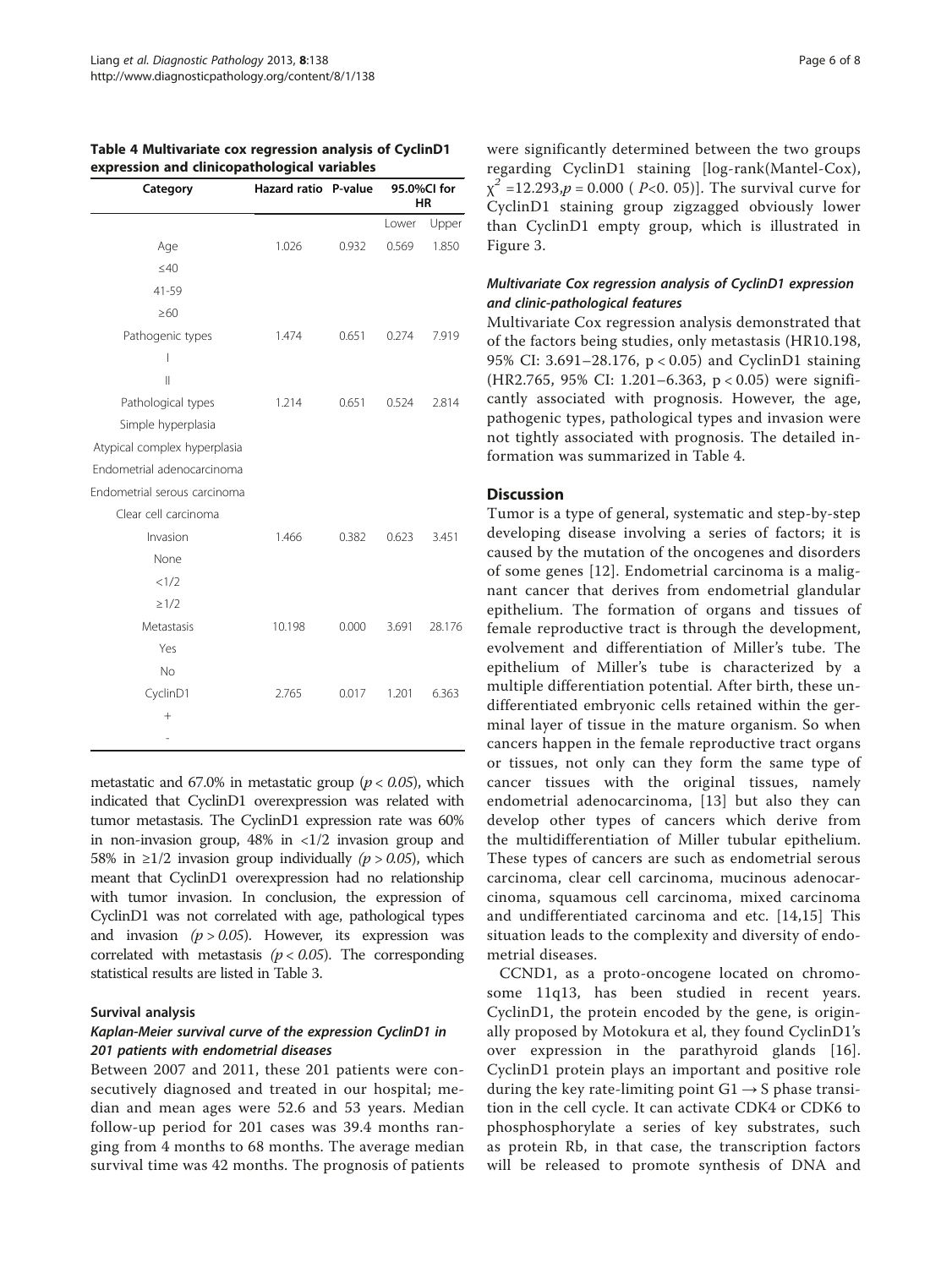<span id="page-6-0"></span>accelerate the cells proliferation [[17](#page-7-0)]. Thus it is an essential sensor and activator of cell cycle initiation and progression; Cyclin D1 amplification and gain copies with consequent protein over-expression have been frequently described in multiple myeloma, T cutaneous lymphomas and in solid cancer [\[18\]](#page-7-0), such as oral squamous cell carcinoma, lung cancer, melanoma, breast cancer [[19,20\]](#page-7-0). A recent study has shown that strong nuclear EGFR expression in colorectal carcinomas is associated with cyclin-D1 but not with gene EGFR amplification [[21\]](#page-7-0).

The results of this research showed the expression of CyclinD1 increased in the order of simple hyperplasia, ACH, endometrioid carcinoma, CCC except ESC, the statistical comparisons of these types with each other demonstrated no statistical significance  $(P > 0.005)$ . However, the further analysis showed that patients with CyclinD1 expression usually accompanied by lymph node metastasis and poor prognosis ( $P < 0.05$ ), this is consistent with Nikaido's report. [[21](#page-7-0)]. Thus, CyclinD1's over expression is positively correlated with the lymph node metastasis and poor prognosis. As a positive regulator of cell cycle, CyclinD1's over expression may lead to uncontrolled cell proliferation. Even though its expression rate increased with the level of malignancy of the endometrial lesions, it still lacks the specificity to differentiate non-neoplastic and neoplastic endometrial tissues. Therefore, we could not merely use CyclinD1 as a diagnostic marker when we confront a dilemma of distinguishing non-neoplastic and neoplastic lesions, but its application could predict the prognosis more credibly and accurately. In other words, CyclinD1 could be an applicable indicator for the prognosis of endometrial cancer. Future studies on the role of CyclinD1 of endometrial carcinogenesis are needed.

# Conclusion

In conclusion, our study demonstrated that the expression of CyclinD1 was up-regulated with the level of malignancy of the endometrial lesions; it lacks the specificity to differentiate non-neoplastic and neoplastic endometrial tissues. The results showed that the expression of CyclinD1 was tightly correlated with the metastasis of endometrial cancers. The facts above demonstrated that CyclinD1 play an important role in the formation and development of endometrial cancers. Significantly, Kaplan-Meier survival analysis and multivariate Cox regression analysis showed that CyclinD1and lymph node metastases were risk markers of overall survival; they affected the patients' prognosis. Therefore, the evaluation of CyclinD1 may assist in predicting the prognosis of endometrial carcinoma as a supplement to ER, PR and P53. Such knowledge may help to identify new strategies for endometrial cancer treatment.

#### Competing interests

The authors declare that they have no competing interests.

#### Authors' contributions

SL conceived and performed the experiments, analyzed data, and wrote the manuscript. YW did the immunohistochemical analysis. KM and TZ reviewed all the pathological slides. TZ supervised the experiments. ZZ and JZ provide technical support for slide making. SL and YS followed up the patients. All authors read and approved the final manuscript.

#### Acknowledgements

The fund of this study was supported by Department of Pathology, Qilu Hospital affiliated to Shandong University.

#### Received: 21 March 2013 Accepted: 29 July 2013 Published: 15 August 2013

#### References

- 1. Colombo N, Preti E, Landoni F, Carinelli S, Colombo A, Marini C, Sessa C, ESMO Guidelines Working Group: Endometrial cancer: ESMO Clinical Practice Guidelines for diagnosis, treatment and follow-up. Ann Oncol 2011, 22(suppl 6):vi35–vi39.
- 2. Weinhold N, Johnson DC, Chubb D, Chen B, Försti A, Hosking FJ, Broderick P, Ma YP, Dobbins SE, Hose D, Walker BA, Davies FE, Kaiser MF, Li NL, Gregory WA, Jackson GH, Witzens-Harig M, Neben K, Hoffmann P, Nöthen MM, Mühleisen TW, Eisele L, Ross FM, Jauch A, Goldschmidt H, Houlston RS, Morgan GJ, Hemminki K: The CCND1 c.870G > A polymorphism is a risk factor for t (11;14)(q13;q32) multiple myeloma. Nat Genet 2013, 45(5):522–5.
- 3. Bosch F, Jares P, Campo E, Lopez-Guillermo A, Piris MA, Villamor N, Tassies D, Jaffe ES, Montserrat E, Rozman C: PRAD-1/cyclin D1 gene overexpression in chronic lymphoproliferative disorders: a highly specific marker of mantle cell lymphoma. Blood 1994, 84:2726–2732.
- 4. Yang WI, Zukerberg LR, Motokura T, Arnold A, Harris NL: Cyclin D1 (Bcl-1, PRAD1) protein expression in low-grade B-cell lymphomas and reactive hyperplasia. Am J Pathol 1994, 145:86–96.
- 5. Yu W, Jin FZ, Ying YL, Gui PH: An analysis of Cyclin D1, Cytokeratin 5/6 and Cytokeratin 8/18 expression in breast papillomas and papillary carcinomas. Diagn Pathol 2013, 8:8.
- 6. Hong A, Davies S, Stevens G, Lee CS: Cyclin D1 overexpression in AIDSrelated and classic Kaposi sarcoma. Appl Immunohistochem Mol Morphol 2004, 12:26–30.
- 7. Horvai AE, Kramer MJ, O'Donnell R: Beta-catenin nuclear expression correlates with cyclin D1 expression in primary and metastatic synovial sarcoma: a tissue microarray study. Arch Pathol Lab Med 2006, 130:792–798.
- 8. Kim JK, Diehl JA: Nuclear cyclin D1: an oncogenic driver in human cancer. J Cell Physiol 2009, 220:292–296.
- 9. Lin L, Hicks D, Xu B, Sigel JE, Bergfeld WF, Montgomery E, Fisher C, Hartke M, Tubbs R, Goldblum JR: Expression profile and molecular genetic regulation of cyclin D1 expression in epithelioid sarcoma. Mod Pathol 2005, 18:705–709.
- 10. FIGO: Announcements FIGO stages-- 1988 revision. Gynecol Oncol 1989, 35:125–7.
- 11. Kurman RJ, Zaino RJ, Norris HJ: Endometrial Carcinoma. In Blaustein's Pathology of the Female Genital Tract. 4th edition. Edited by Kurman RJ. New York: Springer; 1994:439–86.
- 12. Zhou GY, Gao P: The derivative of molecular pathology——the inevitable development track of the pathology. Journal of Shandong University (Health Sciences) 2011, 49:63–66.
- 13. Christopherson WM, Alberhasky RC, Connelly PJ: Carcinoma of the endometrium: I. A clinicopathologic study of clear-cell carcinoma and secretory carcinoma. Cancer 1982, 49:1511-23.
- 14. Lauchlan SC: Tubal (serous) carcinoma of the endometrium. Arch Pathol Lab Med 1981, 105:615–8.
- 15. Lauchlan SC: The secondary mullerian system revisited. Int J Gynecol Pathol 1994, 13(1):73-9.